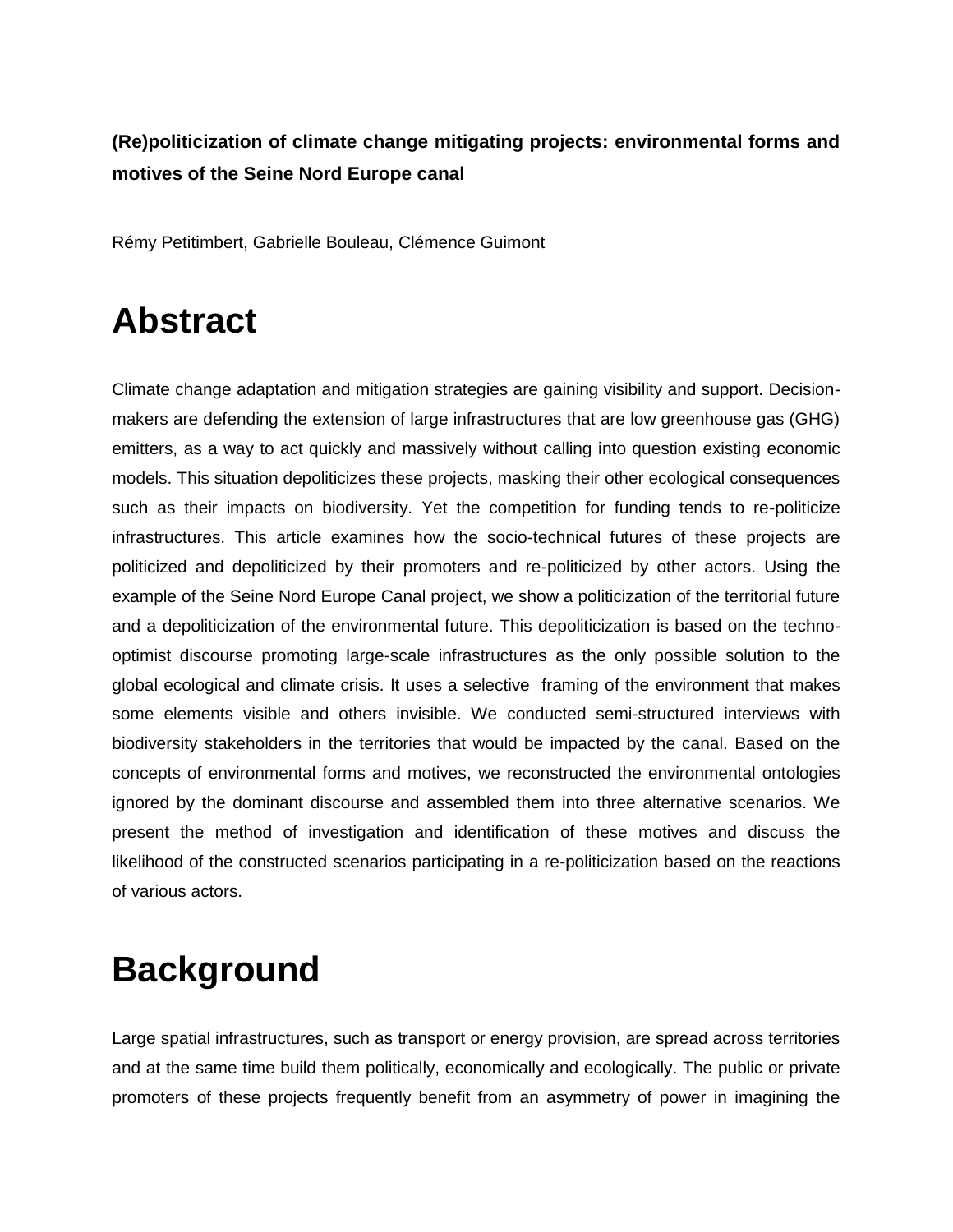future of the territories concerned. They often have more means to design their project and study its environmental impacts than do the government's environmental assessment services and the local actors. They can sketch and promote their preferred technical solutions through largely publicized communication channels.

This situation of asymmetry is even greater when it comes to large technical systems that are depicted as solutions to reduce greenhouse gas emissions. National and European climate mitigation policies frame discussions on infrastructure, in which other issues pertaining to distribution (Swyngedouw 2019) or ecology tend to be overlooked. This has the effect of depoliticizing renewable energy production and non-road transport infrastructure such as rail and waterways. It is consequently more difficult for stakeholders who express concerns about other issues not studied by the project owner to voice their concerns.

In addition to the rhetorical framing of climate mitigation, project initiators also select the environmental elements they choose to represent in future scenarios. Environmental realities interact with each other through ecological processes. Human knowledge accounts for this complexity through a list of ontologies that describe these realities and their relationships. Selecting some of them in public representations while making others invisible produces another kind of framing, which can be called an ontological framing. By identifying other ontologies perceived by the actors but not promoted in the socio-technical future of the project, our work evidences this ontological framing .

This paper presents the results of the (anonymised) research project which examined the consideration and governance of biodiversity in a major infrastructure project, the Seine Nord Europe Canal (see map 1). The study we conducted confirmed the asymmetry of means between the contracting authority and the other actors, and the salience of the environmental forms designed by the former in the collective representation of the project. We were also able to collect diverging viewpoints, such as expressions of the fears about how specific forms of biodiversity would be governed in the future.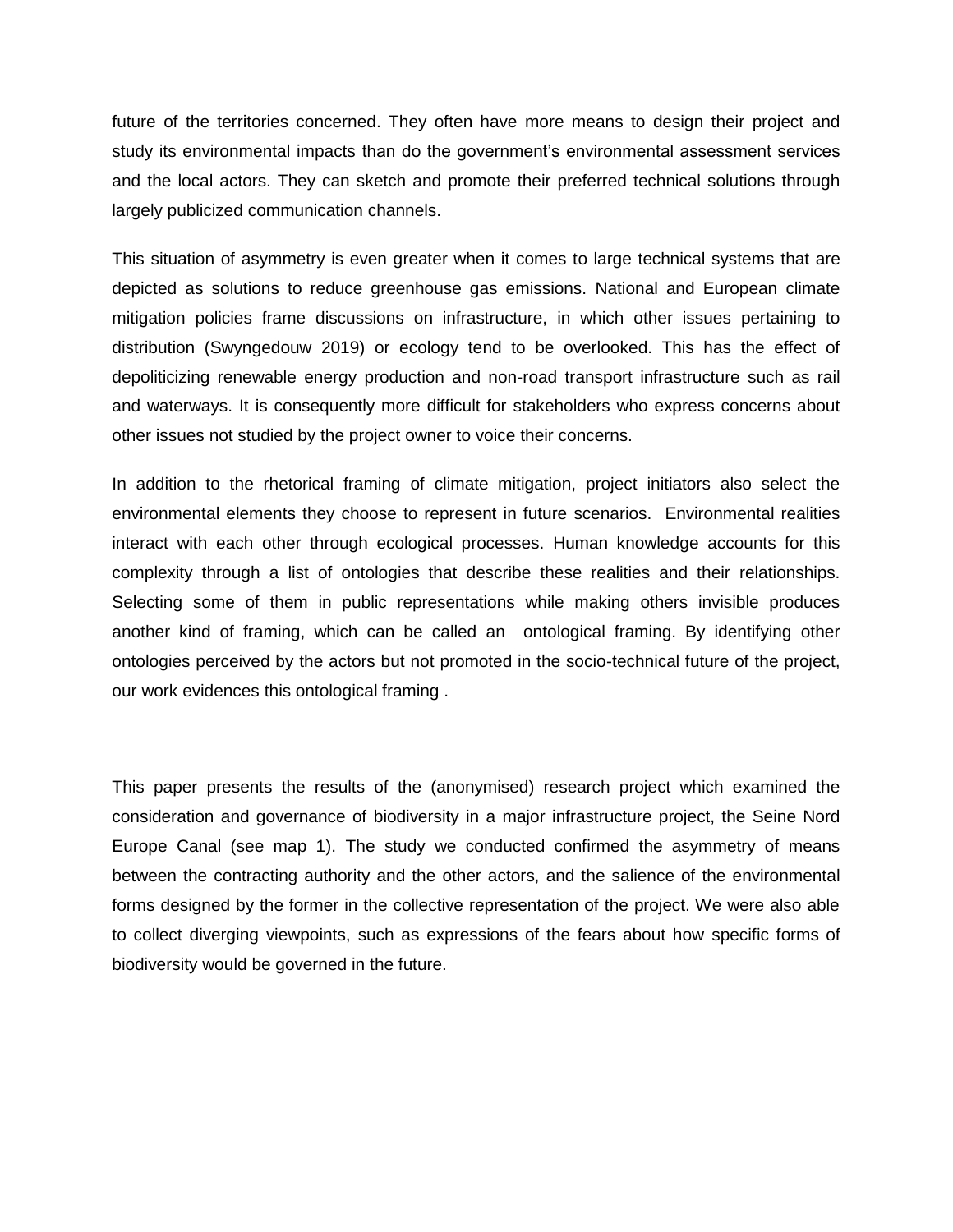

Map 1. General map of the location of the Seine Nord Europe Canal project and among North-Atlantic waterways. Source: Authors, adapted from [https://www.canal-seine-nord](https://www.canal-seine-nord-europe.fr/Objectifs)[europe.fr/Objectifs](https://www.canal-seine-nord-europe.fr/Objectifs)

Our research work consisted in revealing these fears, in order to take a step back from the predominant imaginary. In this article we do not present all of the environmental concerns that we identified, nor the scenarios that we constructed to render their political dimension, because their content is mainly of local interest. Instead, we focus on presenting the approach and the interest of the concepts of environmental forms and motives for challenging a quasi-hegemonic discourse on an environmental future.

We discuss the democratic interest of such scenarios of aggregated motives to make other voices heard. We then evaluate the potential of re-politicization that they convey. Although scenarios alone may not challenge the existing asymmetries of power, we assess the conditions under which they can contribute to the public debate about the environment of sociotechnical futures.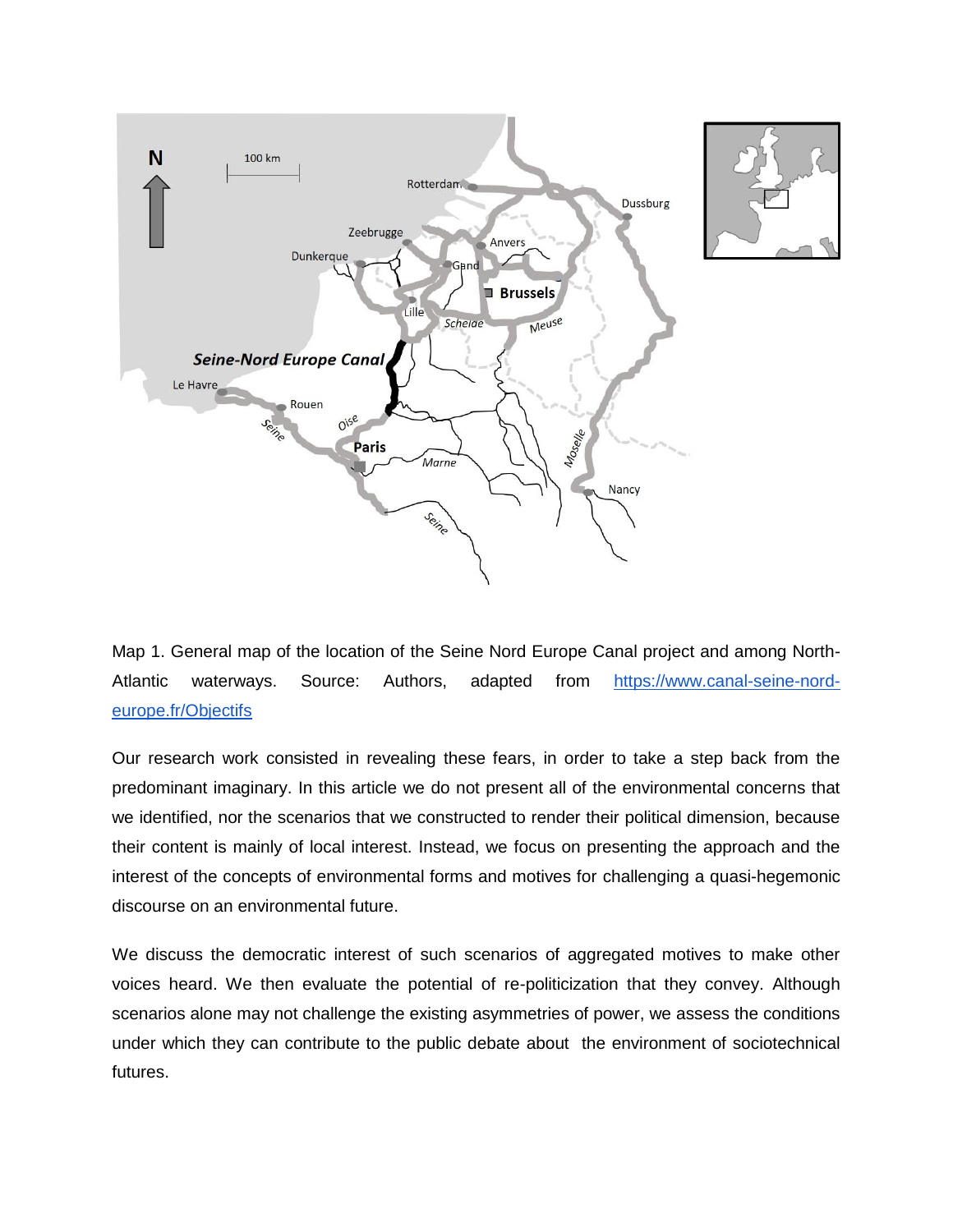The article is structured as follows: the first part presents a literature review and sets out the theoretical framework for the politicization and depoliticization of infrastructure projects in the Anthropocene. The second part presents the method used in our research project. The third part presents the results of our analysis of the politicization and depoliticization of the Seine Nord Europe Canal, and discusses the effects of re-politicization induced by the alternative scenarios we built in the (ANONYMISED) research project. We conclude with some major points on the politicization of large spatial infrastructures and reflection on the ecological crisis.

## **Literature review and theoretical considerations: politicization and depoliticization of infrastructure extension projects in the Anthropocene**

Infrastructures are defined by STS scholars as technical systems of a scale or scope that exceeds a single site and which, once built, become embedded and transparent in society (Star and Ruhleder 1996) because their existence is no longer questioned and their relative reliability for the user tends to make people forget all the work necessary to maintain them. An infrastructure "becomes visible upon breakdown" (ibid: 113); only during these episodes may users become aware of its social effects.

STS identify two stages in the existence of infrastructures. The first stage occurs when infrastructures are needed to introduce a new technology (electricity, water at home, cars, 4G, genome sequencing, etc.). Scholars focus then on the relation the infrastructure has to the sociotechnical emergence of the innovation, the promises associated with it (Felt and Fochler 2010) and the politicization of contested futures (see for example, Mutter and Rohracher 2021).

The second stage of infrastructures occurs when they have become so familiar in our daily lives that we no longer see them because they do not need to be reconsidered at the moment of each task they enable. Their political dimension no longer lies in the future they may make possible, but in the effects they have on certain publics (Star and Ruhleder 1996; Slota and Bowker 2017: 537). Some existing infrastructures are conceptualized as large technical systems (LTS) that may experience some decline due to a lack of maintenance but still act on the social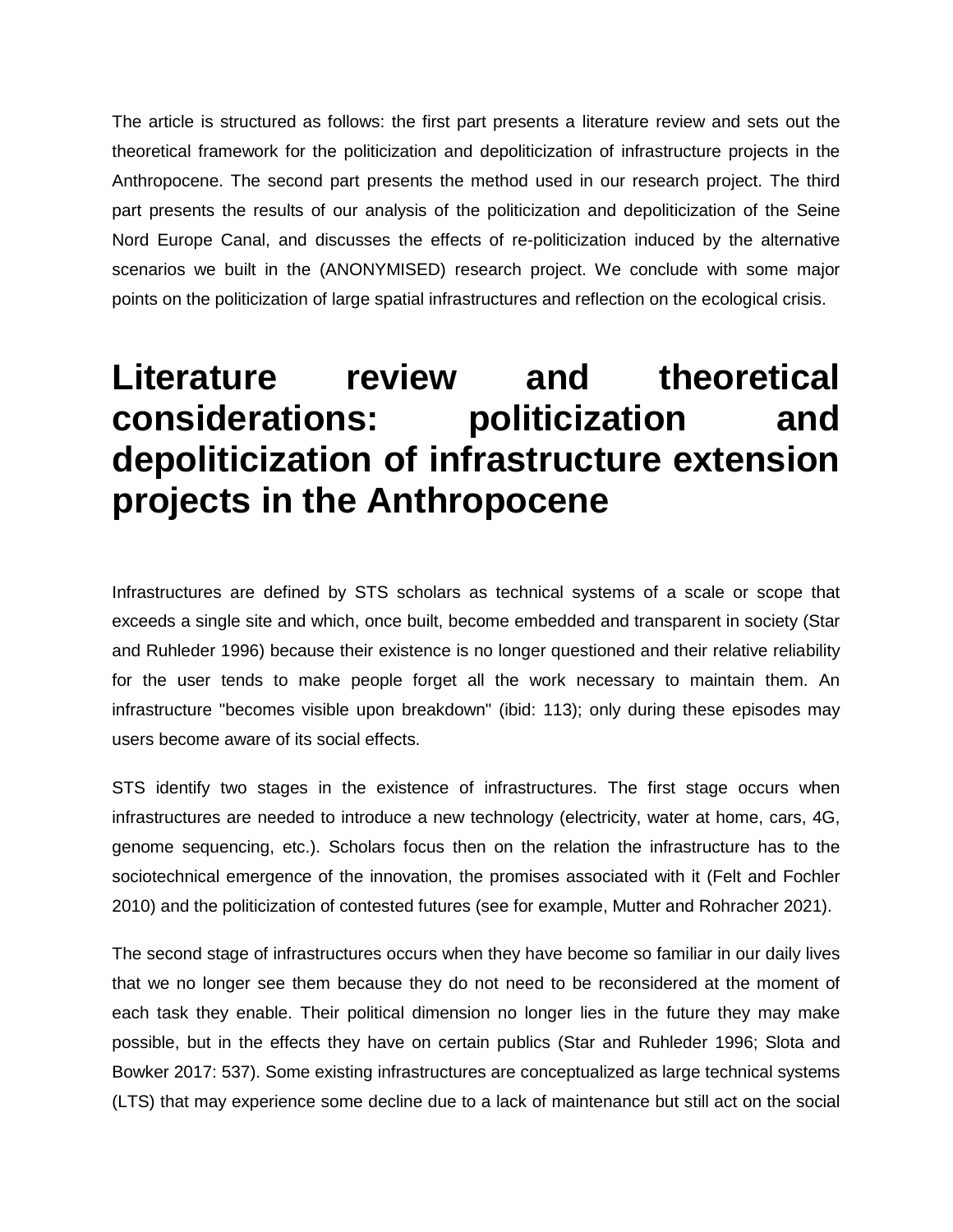due to their continued existence (Sovacool, Lovell et al. 2018). T.P. Hughes considered large infrastructures to be the material foundation of modern American civilization and to influence social change (Hughes 1989). E. Van Der Vleuten (2006) also claimed more recently that LTS reflect deep structures in society that can surpass natural geography or politics as key drivers of societal change.

We are interested here in a third stage: the extension, across a larger space, of large infrastructures that have already existed for a long time. This event must be conceptualized in a specific way because the uses allowed by the infrastructure are already known and embedded in society, but through the physical construction of the extension the infrastructure regains visibility. This calls for new justifications for the infrastructure that may be different from those that supported its initial implementation.

Our analysis focuses on the politicization of infrastructure extensions. We define politicization as an endeavour that is performed not only by political actors (Wiesner 2021) , for it encompasses all activities that bring controversies to topics from which they have been missing. It encompasses two interrelated meanings: "(1) making something publicly visible, and (2) making something debatable and open to conflict" (Palonen, Wiesner et al. 2019:265). Before an issue becomes an institutionalized political conflict in which decisions are finally taken, politicization is already there as soon as somebody names something as political, voicing the existence of choice (Hay 2007). It therefore goes beyond the increase in polarization of opinions, interests or values (De Wilde 2011). Symmetrically, depoliticization, which consists in making something invisible or non-debatable, also has political consequences and must be studied together with politicization. We are therefore interested in how proponents and critics of infrastructure extension projects debate them in the public arena.

The extension of an existing infrastructure is political as soon as it requires public approval while alternatives are considered (Sovacool, Lovell et al. 2018). On this occasion, imaginaries and promises are mobilized again to promote the infrastructure (Mutter and Rohracher 2021). The mobilization of these imaginaries is a form of politicization through values because "beliefs about technical futures are not value-free; quite the opposite, they pertain to 'sociotechnical imaginaries' containing explicit and implicit accounts of what society is and what it should be" (Jasanoff and Kim 2009).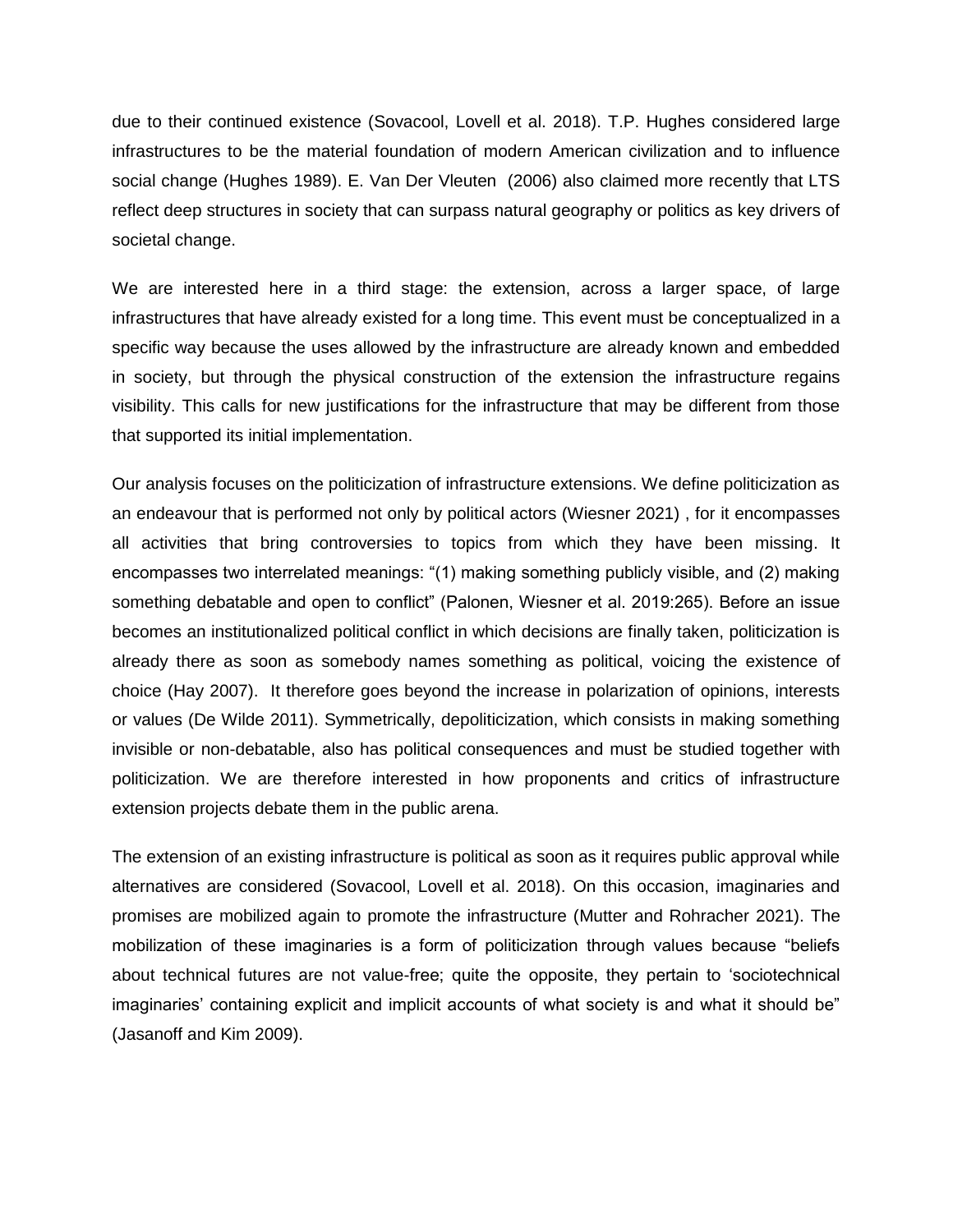Concern for the environment is an important part of this politics of imaginaries. Granjou et al. (2017) have shown that foresight studies are "intricately connected to the emergence and development of environmental anticipation as discourse and practice" (ibid:5). The public debate on future infrastructures includes their relation to the local and global environment. Hence, since the 1970s, the developers of infrastructures have had to show through impact studies that they are not harmful to the environment. The public debate may revolve around global climate issues (mitigation and adaptation) and biodiversity issues (no net loss). At the local level, the politicization of ecological issues often consists in making certain material elements visible and hiding others. To conceptualize this selective public visibility of environmental objects, we draw on the concept of environmental motive (Bouleau 2019). This concept describes how materialities are identified, named, and shared socially through the categorization of forms that can be articulated to values or motivations. Of course, infrastructure developers also try to defend their projects by finding forms of politicization and depoliticization unrelated to environmental issues.

In the following two sections, based on the literature and the example of waterways in Europe, we argue that the extension of an already existing transport infrastructure is most often subject to: (1) politicization by the territory concerned and (2) depoliticization by the construction of inevitability.

#### **1. The territorial politicization of spatial extension of large infrastructures**

Authors who have studied large technical systems in the field of transportation (Gökalp 1994; Coutard and Rutherford 2015; Todd 2019) have insisted on the importance of the territorial dimension of politicization. Infrastructure contributes to the making of territory alongside identity or founding narrative (Bouzarovski, Bradshaw et al. 2015). The extension of the river transport network in France is particularly interesting from this point of view because canals historically contributed to establishing centralized political power over the national territory, before they lost their legitimacy and economic competitiveness to the benefit of rail. The project to extend this river network therefore revives different territorial conceptions.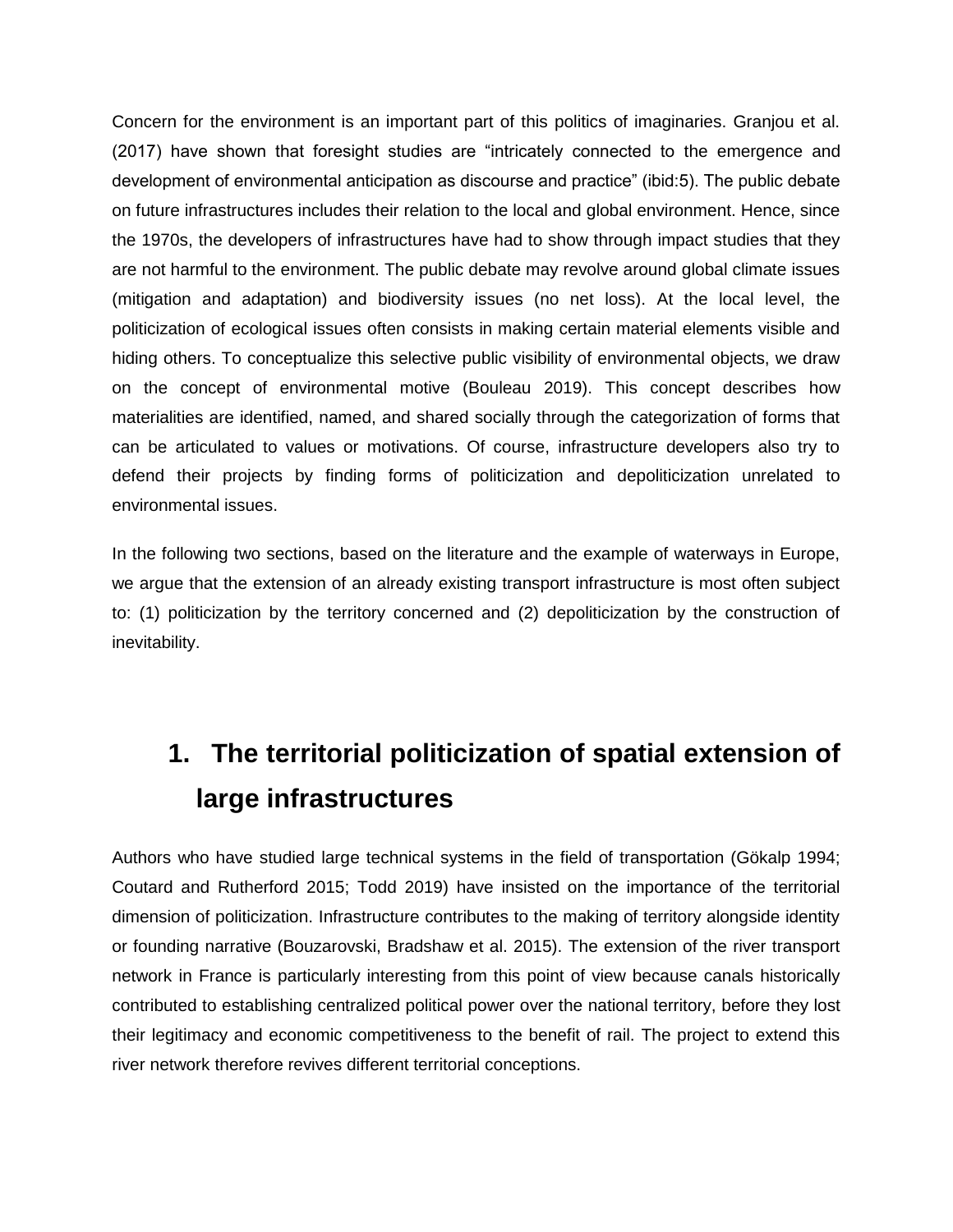Various navigation projects have fuelled claims of sovereignty over the waterways of French territory for economic development, and the myth of a national territory structured by the waterway network. Philippe Buache conceptualized the notion of watershed in French geography as a way for the monarchy to naturalize the State ownership of navigable and floatable waters (for timber) (Ghiotti 2006). This hydrographic reading of the territory survived the Revolution and the Republic institutionalized the distinction between State waters (floatable or navigable) and other waters (whose banks are private). Navigability was imposed as a legitimate form of public utility and State ownership in the national community. Most canals in the territory received significant government support, either through funding or through the public expertise of the engineers who designed them (Trottier and Fernandez 2010).

But this history of canals that served the construction of the central State ended in the 19th century.

The last great program to extend the river network in the 19th century was the Freycinet Plan for waterways which was approved too late, at a time when private companies were investing massively in railways. These companies boycotted the transfer of goods from rail to waterway or vice-versa by means of prohibitive tariffs and delays in the work. Finally, the economic crisis of 1882 drastically reduced the ambition of the Freycinet Plan (Gonjo 1972; Merger 1990; Noailles, Ollion et al. 1998). Twentieth-century State and regional planners experienced several failures in the field of river infrastructures. One of these failures has a specific significance for our case. The Canal du Nord is a small-gauge canal that currently exists on a route parallel to that envisaged for the future large-gauge Seine Nord Europe Canal project. It was designed in the Freycinet Plan, but its construction in the Hauts de France region was postponed twice due to the two World Wars. It was finally completed in 1962, but its capacity was deemed insufficient as soon as it was put into service. Another failure concerns the Rhine-Rhone canal project, which was presented by transport stakeholders as an essential link between the northern and southern networks of the country. It was strongly criticized by environmentalists and abandoned in 1997 by the *Gauche plurielle* coalition (Barthélémy 2005; Barthélémy and Souchon 2009; Pritchard 2011). The completion of the project of standardization and centralization of the French territory in the 1960s (Le Galès 2006) owes more to the railroad network and the highways (and many other political factors) than to the canals. The 107 km long Seine Nord Europe Canal aims to connect Paris to Benelux Countries. Its construction is still under discussion when we write this paper. In this context, this project of canal revives the myth of a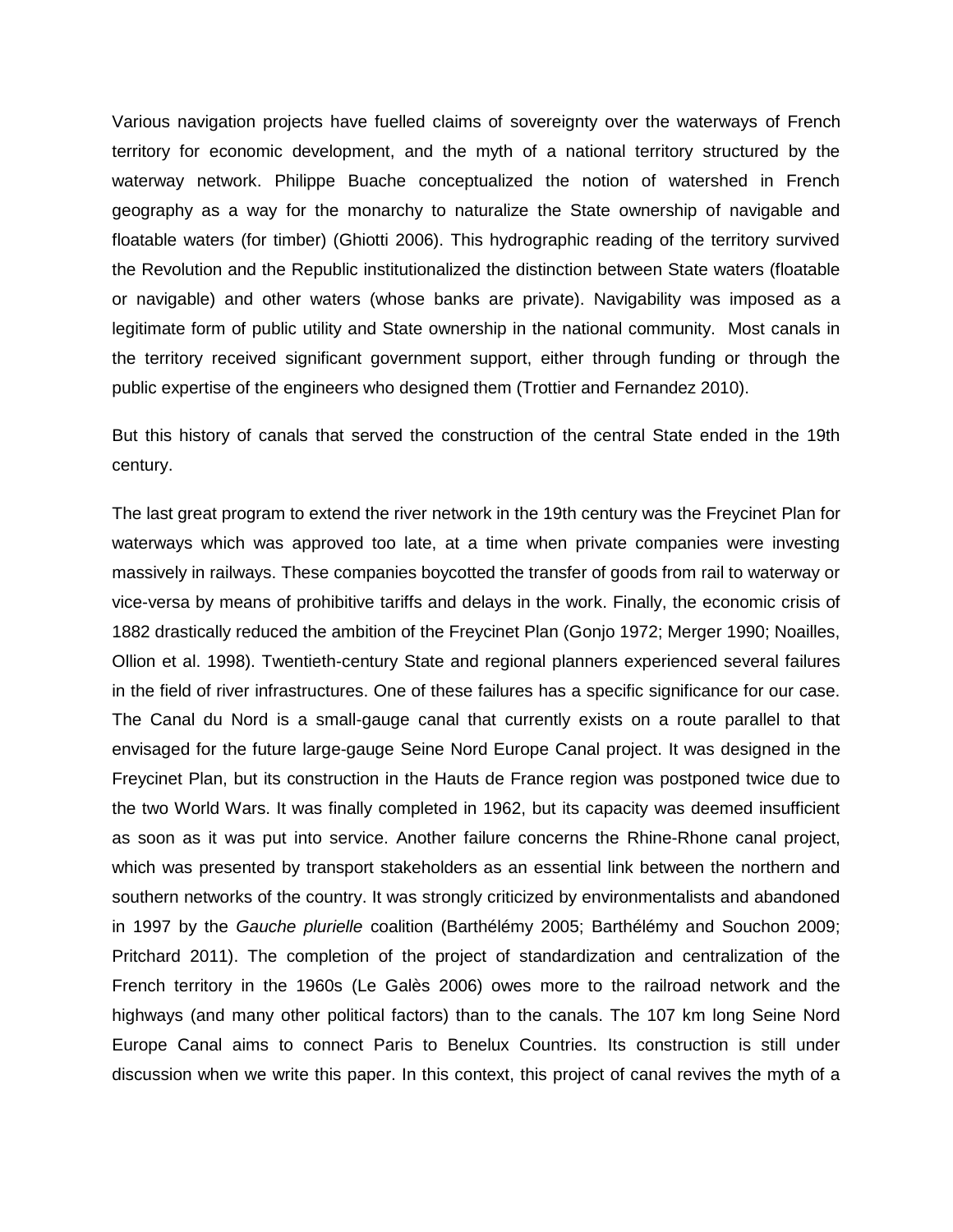national territory structured by the waterway network, despite the public policies conducted since the nineteenth century that have favoured roads and railways.

#### **2. Depoliticization of the mitigation infrastructures in the Anthropocene**

Depoliticization consists in presenting a public decision as a purely technical matter to be dealt with by experts and not debated in public.The Seine Nord Europe Canal project is an example of a specific form of depoliticization of mitigation projects. An explanatory statement in a strategic environmental planning law (*Grenelle 1*) and the declaration of public utility of the project both emphasize that shifting traffic from road to this waterway could reduce greenhouse gas emissions by 250,000 tons CO2 equivalent per year. Officials of the Regional Council focus on this argument to justify the project. In the Anthropocene, large technical systems that contribute to reducing CO2 emissions enjoy a favourable discourse (Swyngedouw and Ernston, 2018). The authors argue that evoking large global changes in the Anthropocene tends to hollow out public debates. They speak of post-politicization with regard to discourses that disqualify social struggles, as if any technical project to combat climate change should necessarily be encouraged, while this technophile bias invisibilizes divergences of interest, for example between capital and labour and between climate and biodiversity policy. One could also argue, in line with McLaren and Markusson (2020), that the promise of technical solutions co-evolves with the IPCC models and delays action.

Beyond the global framing, the promoters of the canal also perform framing at the local level to impose a future where the canal is already present. Garb (2004) examined the discourses of transport infrastructure promoters using the case of the trans-Israeli highway. He argues that the depoliticization of the project was achieved through the construction of its inevitability. To do this, the promoters sought to get rid of all questions beginning with "if" and "when", which challenged the alternatives and the reality of the project. They focused on questions beginning with "how". We also see this depoliticization on the Seine Nord Europe Canal, where the contracting authority has built a technical argument to respond to all environmental fears. But as Adam and Groves (2007) have pointed out, such a future begins by lacking both visibility and meaning. To give it consistency, the canal's promoters use photomontages and diagrams of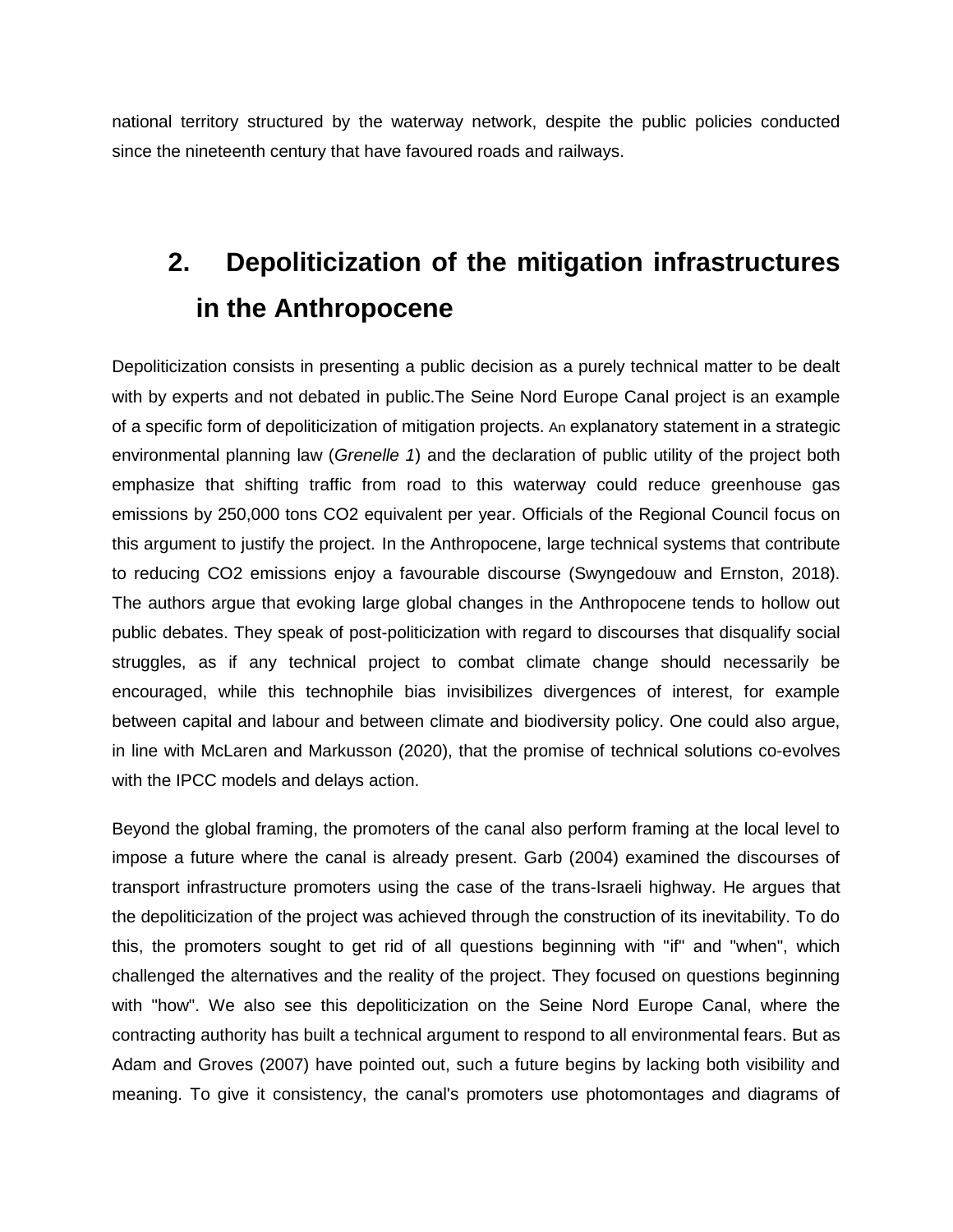certain features of the canal as showcases. These features become highly publicized environmental forms (Bouleau 2019): " the living canal", "the lagoon banks", "the canal bridge", and so forth. By highlighting these environmental forms, the project management operates an ontological and normative framing, as if the only things that existed and should exist in the environment were the canal and its technical solutions. All of these imagined forms create a more concrete future than that associated with the absence of the canal. To make the criticisms and fears audible, we identified other concrete environmental forms and motives that could also be shared and then investigated their re-politicizing potential.

#### **Methods**

Our survey method did not aim to collect a representative sample of the population's opinions, but to identify ecologically sound views, which could be in the minority. We conducted 31 semistructured interviews with 29 people involved as experts or spokespersons in the governance of biodiversity in the area under study and working in government departments (4), for the canal company or the Voies Navigables de France public agency (5), in chambers of commerce, industry or agriculture (2), at local authorities (9) and for non-profit associations (10). The four sociologists of the project used the same interview guide. We used the Nvivo software to analyse and code contents. The first interviews served as a trial for a reflexive analysis to eliminate bias between interviewers.

We collected and analysed public studies and documents related to the project (legal environmental assessment submitted to reviews, opinions of the authorities, public inquiry report) and to its environment (State map of issues, environmental planning documents). From the European newspaper database Europresse, we identified 91 published articles which mentioned concrete characteristics of the canal project that were under debate, and we kept the arguments related to ecological issues mentioned in ten of themfrom. These written documents allowed us to identify an initial list of environmental ontologies (forms and motives) that exist in the project's social environment. The list served as a reference to ensure that we did not forget any elements in the interviews.

We used the Nvivo software to identify and group together the environmental motives (Bouleau 2019) cited in the interviews, i.e. environmental ontologies associated with motivations (fears, expectations, interests, values). These categories of analysis were constructed incrementally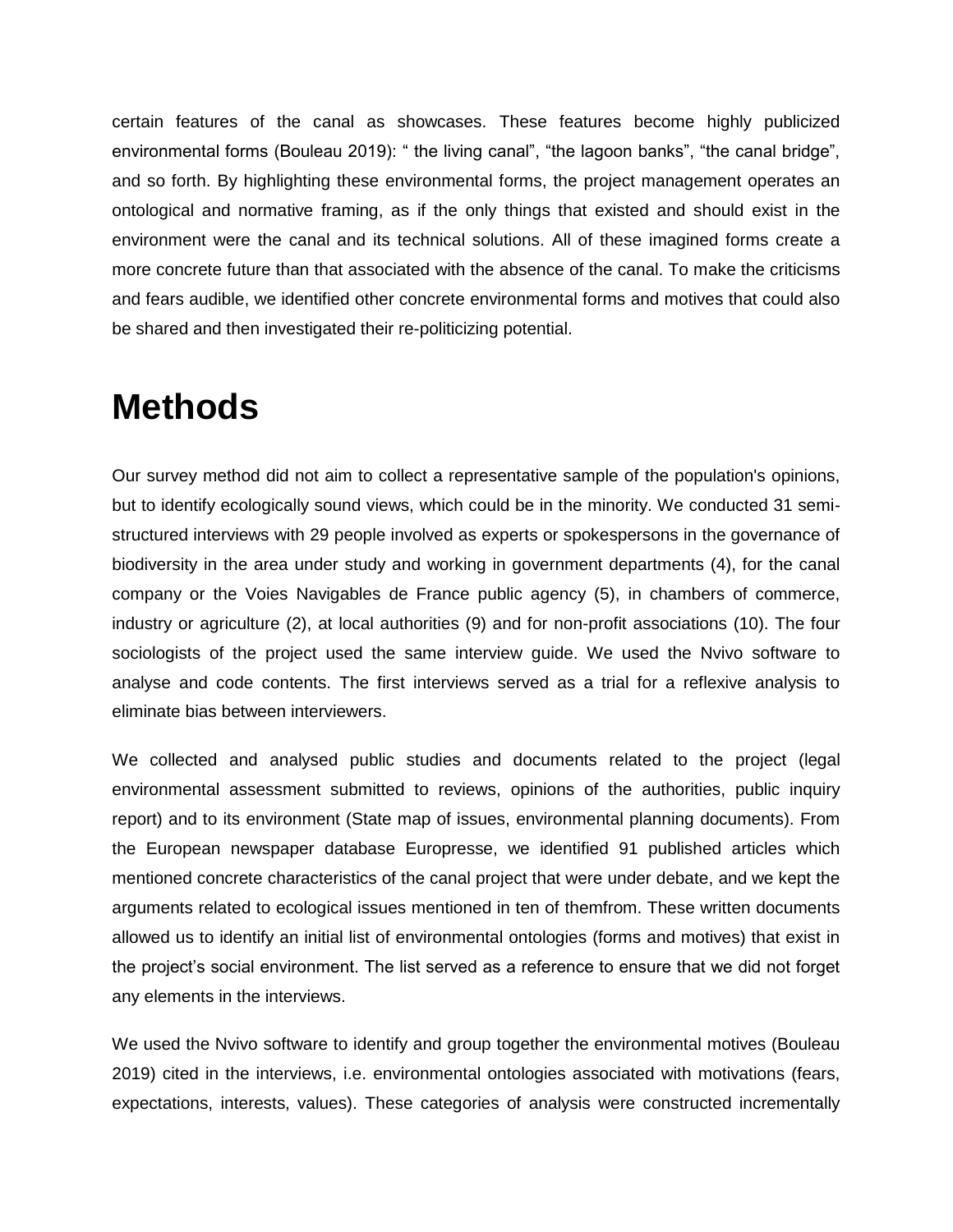and iteratively, according to three main inputs: the biophysical functioning of these environmental objects, their politicization, and the policy instruments used to govern them (Howlett 1991). During the interviews, some respondents used different terms to talk about environmental objects with similar biophysical behaviour. When this made sense from a biophysical point of view (for which we consulted our ecologist colleague in (ANONYMISED) research project), we grouped them together. If they fell under the same politicization or the same policy instrument (impact study, protected species), these categories of analysis could then be aggregated within the same environmental form and motive. We distinguished between stabilized motives established by law and those still under debate.

We then constructed alternative scenarios by combining the motives still under debate. We imagined they could evolve into hot issues, managed issues, or silent issues, depending on the actors' ability to mobilize for them or to negotiate their management. We also considered that some motives could lose their salience in local memories. The team's ecologist was called upon to ensure that the alternative scenarios were consistent in terms of biophysical processes.

We also drew on the socio-history of infrastructures of the same type to imagine how environmental forms and motives could evolve. We brought input from existing techniques for reducing construction site nuisances and for current biodiversity management of existing canals.

Last, we chose to force contrasts between scenarios by organizing them according to three political visions identified in the scientific literature (Sergent, 2018): green growth, ecological modernization, and commons-based management. We then submitted the resulting scenarios to local and national experts of the Ministry of Ecological Transition, to test their plausibility. These experts completed and amended these narratives by suggesting modifications that reinforced credibility through their knowledge of the legal procedures and the history of the zones impacted by the canal.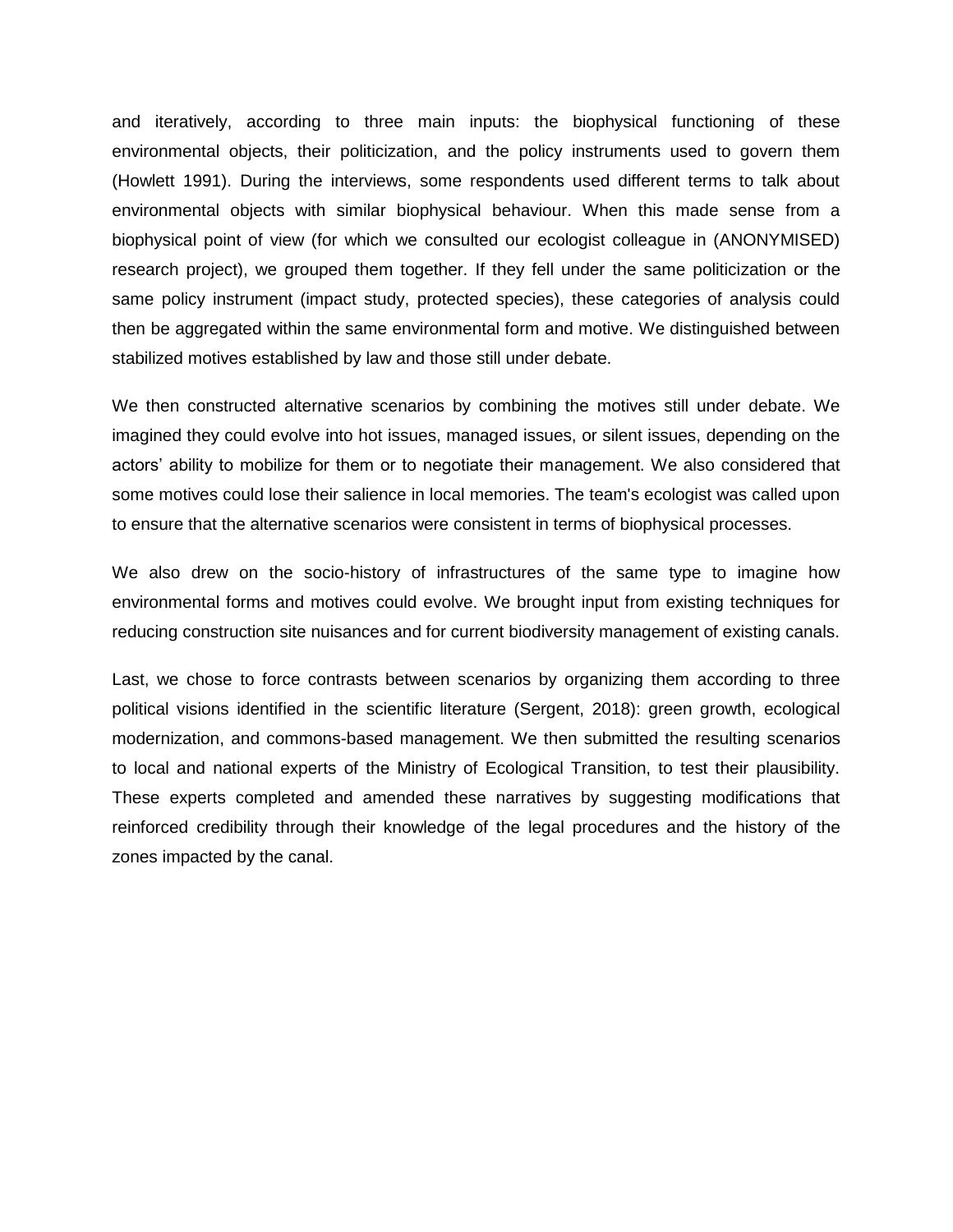## **Results: The different politicizations, depoliticizations and re-politicizations of the Seine Nord Europe Canal**

#### **1. Politicization and depoliticization of the Seine Nord Europe Canal**

While in the early 2000s, the Seine Nord Europe Canal (SNEC) project was politicized as a solution to mitigate climate change, local elected officials' fears of mobilization by opponents to the project contributed to the development of another argument around the territory's economic development. Gradually, through the intermediary of the project initiator, the political argument of the canal's necessity was replaced by technical discourse on the construction and management of the river infrastructure. The narrative of inevitability highlighted by Garb (2004) took shape.

The designers and financiers of the project first politicized the SNEC project through its alignment with environmental issues. In 2007, the Grenelle de l'environnement (French environmental summit) called for the canal to be in place by 2020 as part of the fight against climate change and the reduction of greenhouse gas emissions. At the time, Voies Navigables de France estimated that 4.5 billion kilometer-tonnes would be saved annually, equivalent to 250,000 tonnes of  $CO<sub>2</sub>$ , as a result of the modal shift from road transportation to waterways (Bonnafous 2009), since water transport is deemed to be nominally four times more carbon efficient than road transport. The environmentalist NGO France Nature Environnement, which had long prioritized waterways over road and had actively mobilized against the building of the A24 Amiens-Belgium freeway, supported the inclusion of the canal in the Grenelle law. The modal shift was also the main ecological argument justifying the construction of the canal, according to the project initiator and the financiers (including the European Union and the Regional Council). Yet this argument was contradicted by these same actors who acknowledged that, on the whole, freight transport might also increase, which could lead to an overall increase in greenhouse gas emissions (Regional Council interview, March 2017). Moreover, the increase of droughts  $-$  which raised questions about the canal's water supply  $$ was not anticipated in the reports by the project initiator and in the declaration of public utility. In the final analysis, the socio-technical imaginary of the canal was concerned with mitigation more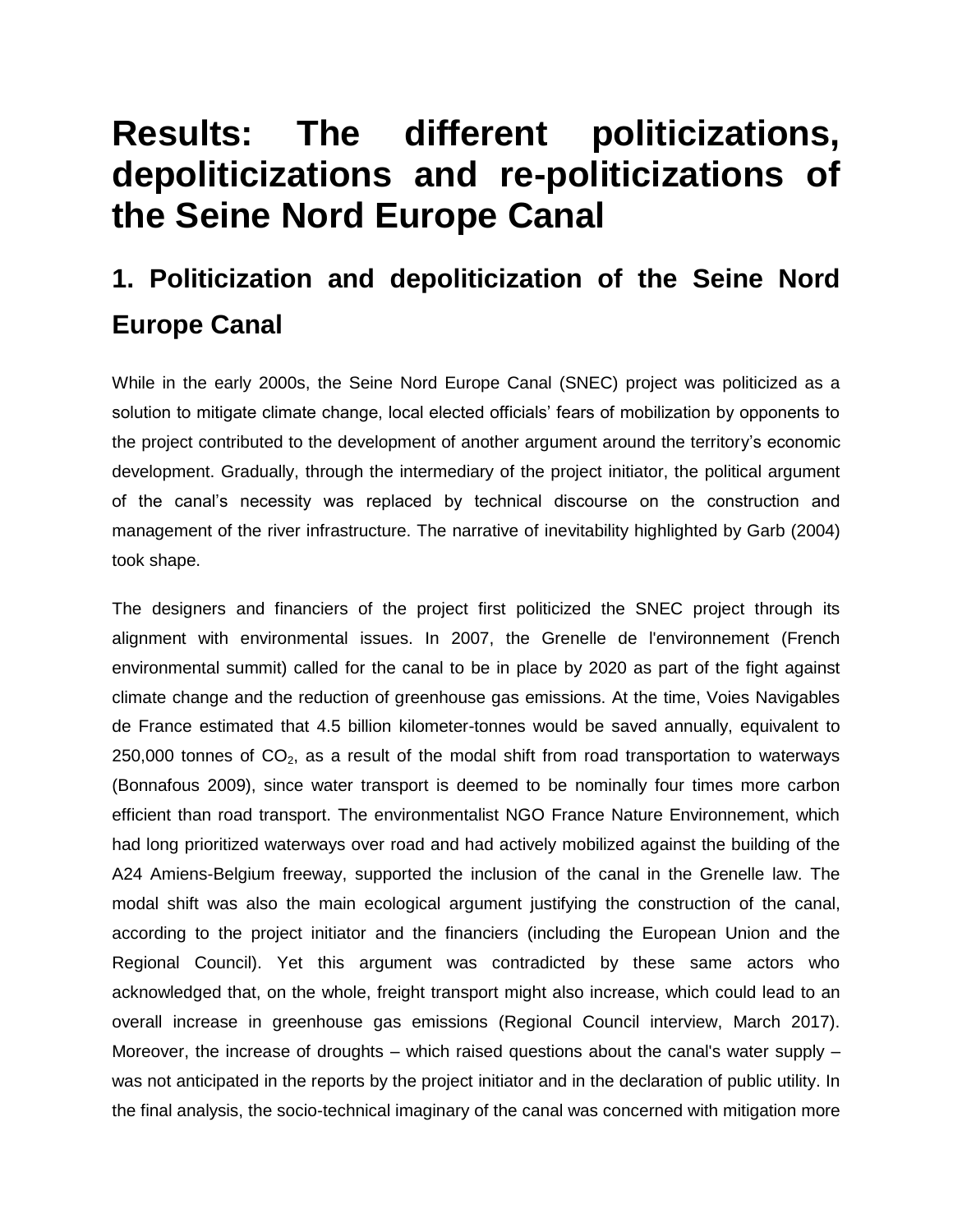than with adaptation. It was underpinned by a relatively optimistic representation of the effects of the ecological crisis on territorial ecosystems.

This project was largely supported by regional actors, but was given low priority by successive national governments. Generally, the waterway network has little support from national elites, who have traditionally favoured the development of rail since the 19th century. Additionally, the SNEC put the port area of Le Havre (north-western France) and the Hauts de France region (northern France) in economic competition with each other. Governmental elites on both the left and the right, bound by previous mandates in north-western France, were mostly reluctant to implement the project. This was notably the case of Édouard Philippe, prime minister between 2017 and 2020 and former mayor of Le Havre. However, the local promoters of the project found support among European actors. In 2004, the European Parliament and Council declared it a "priority trans-European transport project". The French government then entrusted the public agency Voies Navigables de France with the task of launching design and impact studies. An institutionalized public debate was organized. However, the costs quoted by the bidders in 2011 exceeded the estimated budget of 4.5 billion euros. The promoters of the project again found support from Europe in 2013 through: (i) the European Parliament and the Council Regulation 1316/2013 establishing the mechanism for interconnection in Europe, which finances 50% of the studies and 40% of the work of priority projects; and (ii) Regulation 1315/2013 identifying the Seine Europe link in the priority guidelines for the development of the trans-European transport network. This European funding proved decisive in convincing the French authorities. Lanneaux (2020) has argued that this canal would contribute to building the European territory at least as much as it would to building the French territory.

The SNEC promoters later changed the politicization of the canal due to a political event outside the region. The construction of an airport on the territory of Notre-Dame-des-Landes near Nantes (France) spurred fierce activist mobilization. The "zone to defend" (ZTD) environmentalist occupation of the area in which the Nantes airport was to be built was made possible by the support of local actors who challenged the purported economic benefits of such a project and feared its effects on the territory. Rémi Pauvros, MP for the Nord (also a director of the contracting authority), who was in charge of a parliamentary report on the political and ecological advantages of the Seine Nord Europe Canal, feared the organization of an anti-Canal mobilization similar to that of Notre-Dame-des-Landes (interview with an associate, March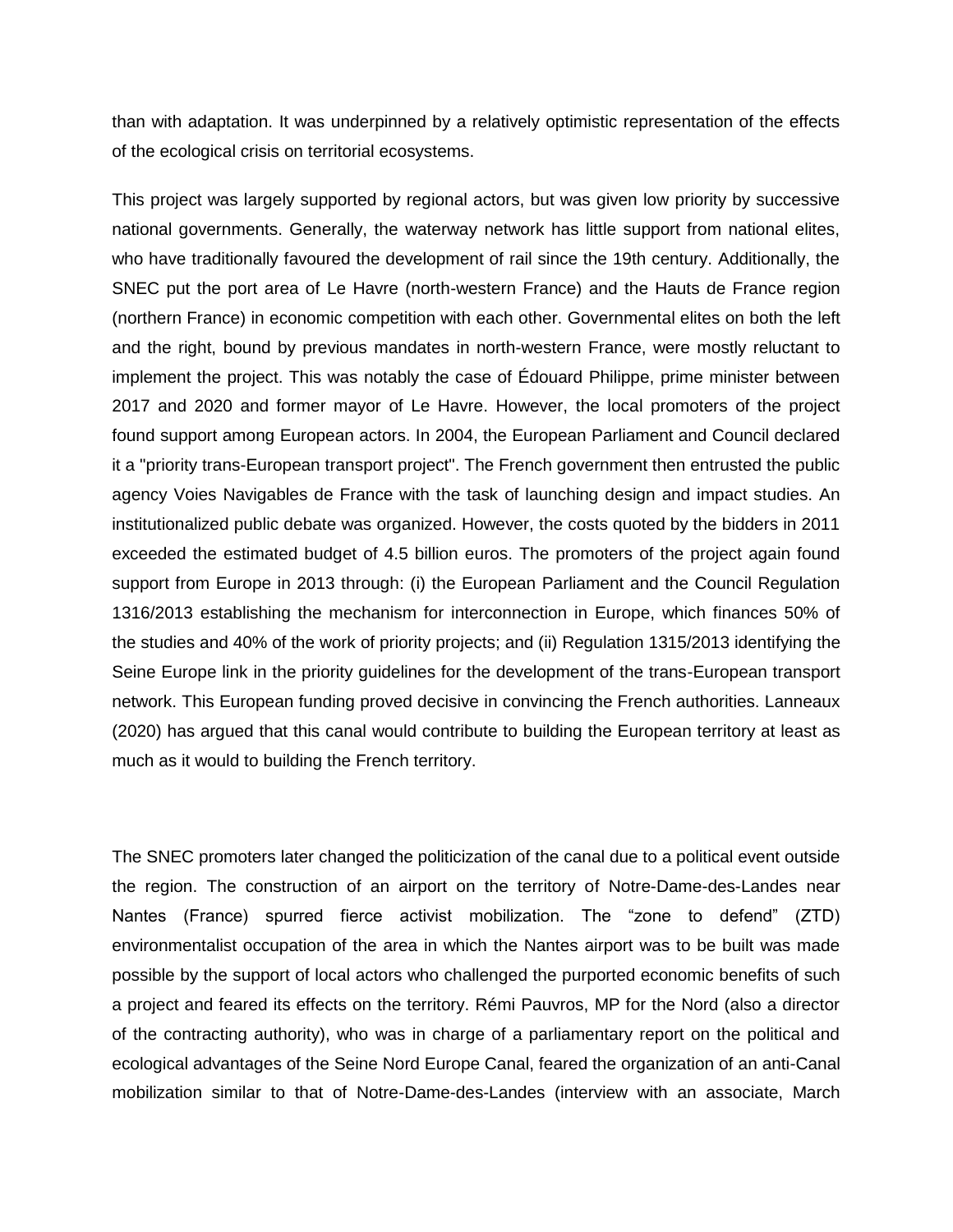2017). To weaken any local support for such protest, he emphasized the territorialization of the project by binding the future of the canal to that of the Region. He also claimed that the canal project would contribute to the economic and social revival of one of the poorest regions in France, marked by industrial decline. The local political actors – local representative of the State and the Regional Council – ensured that the *"Grand chantier"* (major project) was designed to benefit the local actors of the territory (local construction companies, job seekers, etc.): facilitating local employment, adapting the training needs of the worksite trades, promoting the professional integration of young people, supporting local companies so that they could respond to calls for tenders, and meeting the ancillary needs of the worksite locally (catering, accommodation, transport). In short, the project was reframed around the economic revival of the territory, so that the ecological argument fell into the background.

SNEC project initiators continued however to fear the emergence of local mobilization against the ecological impacts of the canal on local ecosystems. The feasibility of creating and maintaining aquatic biodiversity in a canal built without there being a pre-existing watercourse was still an open question. Additionally, as the canal would pass through ecologically valuable wetlands, it was likely to disrupt local biodiversity. To counter this other front of opposition, the project initiator set up an Environmental Observatory composed of local experts and collected their ideas for making the canal "a living canal". These local experts included representatives of environmental non-profits, the regional hunting federation, the regional fishing federation, and experts who were partners of the local authorities. The greening of the project was based on a set of technical solutions designed to avoid protected areas (with, for example, the installation of a canal bridge in the Somme), to develop the banks (gentle slope, lagoon banks), and to try to limit water losses by sealing the canal. Mitigation measures planned according to the legal precept "first avoid – then reduce – last mitigate" also aimed to support local biodiversity, in particular by restoring local wetlands that were poor in biodiversity, such as the poplar groves on the Oise. Such proposals included in the impact study were aligned with a socio-technical imaginary, which contributed to an engineering depoliticization of the canal project. It showed Nature mastered by means of technical innovations carried out by the contracting authority.

In the end, these different politicization and depoliticization operations understated the primary objective of transportation. The discourse on the "living canal" became prominent in public debates. As one of the members of the project management company pointed out, "The infrastructure, we hide it." (April 2018). In short, infrastructure disappeared behind an artificial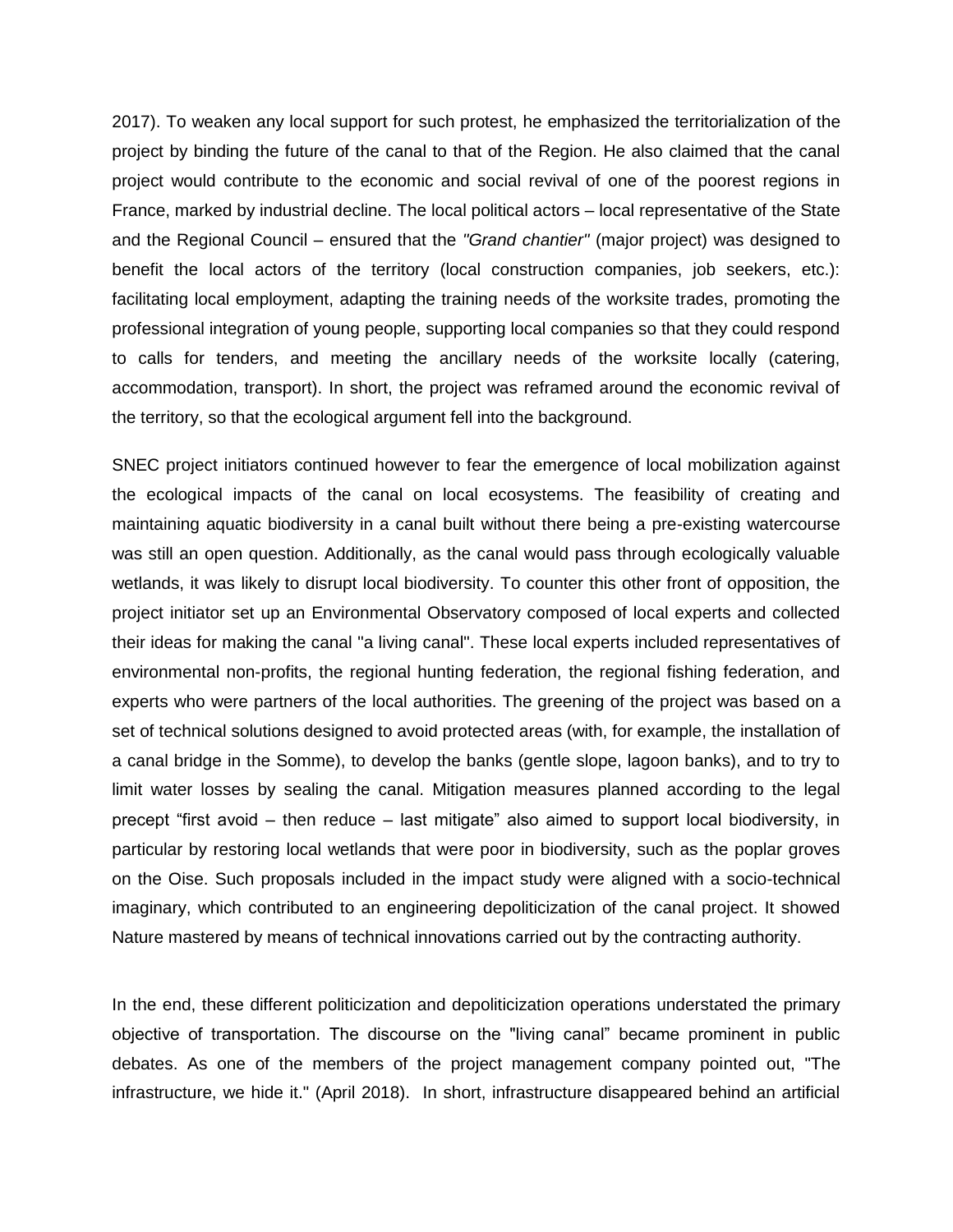nature maintained by ecological engineering. Climate change was no longer central to political and technical discourse.

The gradual predominance of technical discourse – with the *"Grand chantier"* approach and the advisory Environmental Observatory – confined discussions about the canal to expert arenas (Gilbert and Henry 2012) and obscured other political and more contentious arguments about the political, economic and ecological merits of the canal.

#### **2. Re-politicizing the future through alternative narratives**

The environmental motives approach allows us to examine the dominant sociotechnical narrative, its promoters, and their influence on the territory. The words collected during the qualitative investigation highlighted contrasting perceptions and representations, and revealed how and by whom dominant representations of nature were constructed and what they left out. The motives not taken up by the project management opened possibilities for elaborating alternative narratives that would restore ignored and delegitimized voices and then promote a potential political re-appropriation of the future (Swyngedouw 2019).

The concerns associated with the environmental forms that we identified in interviews related to their future dynamics in the presence of the canal. Would wetlands and endangered species disappear? Would noise and dust invade the living environment? Would landscapes be transformed? We made these questions debatable by embedding them in potential futures for 2040. Our intention was to explore the re-politicizing potential of such environmental forms and motives by elaborating narratives that differed from the socio-technical imaginary of the canal promoters.

The aggregation work produced eleven environmental forms and motives corresponding to stabilized entities, instituted in law and governed by specific policy instruments: the public river domain, drinking water catchments, waterways, protected species, wooded areas, hedges and paths, classified facilities, water pollution, built heritage, agricultural land, and wetlands. It also resulted in ten non-stabilized environmental motives, whose spatio-temporal contours and political meanings were still being debated: the canal project itself, incidents that may occur, the living or non-living nature of the canal, mudflows, ecological compensation sites, breaks in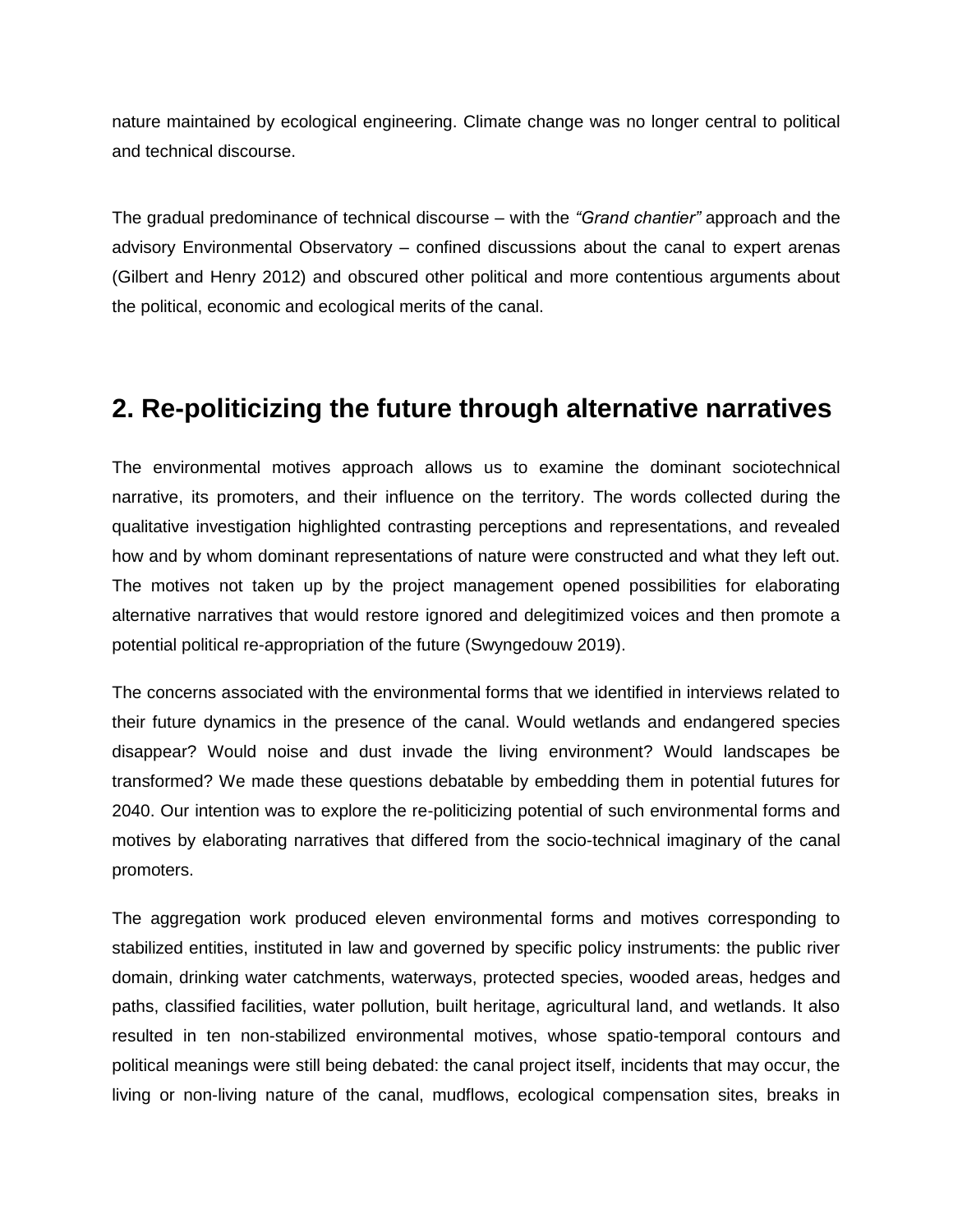ecological continuity, road traffic, water flows, the multi-modal platforms and the construction site landscape.

As explained in the methods section, we built on these motives under debate to shape three alternative scenarios to the dominant discourse.

We presented the three scenarios to the project sponsors (the SNEC contracting authority itself and the Regional Council). They were invited to express their views during a dedicated meeting. Their reception of these scenarios revealed an initial performative effect. They clearly perceived the scenarios as a political and argumentative threat to the technical project, and they asked us to negotiate the status of these scenarios with the research team.

First, they wanted to qualify the scenarios as science fiction. Yet, as we argued, these scenarios reflected the real concerns of the actors, not the researchers' imagination, even if the narratives were more coherent and convincing than a series of testimonies from actors who did not necessarily have any authority. The SNEC initiators agreed that these stories were not a piece of literature disconnected from real life conditions.

Second, they challenged the scientificity of the method and the ethical positioning of the researchers. They required the research team to distance itself from a critical standpoint and to explicitly label the constructed scenarios as undesirable. We proposed to call these scenarios alerts that could give rise to a right of response from the project initiators in the form of a desirable scenario. It was agreed that this response could be included in the research report. This compromise offered the project initiators the guarantee that the alert scenarios would be disseminated at the same time as the technical and managerial arguments intended to reassure. The addition of a desirable scenario co-authored by the research team and the project sponsors mitigated the critical impact of the research report. However, the construction of this scenario also created legitimate expectations about how to prevent undesirable scenarios. By agreeing to build a so-called "desirable" scenario, the project sponsors agreed to acknowledge some uncertainty regarding the project future. The motives and the scenarios revealed issues that were absent from the debate, yet they also revealed the predominance of the project initiators' desired futures over other possible but dissonant futures. These other possible futures were disqualified by the project initiators who absorbed part of the criticism or avoided its content by mobilizing their own projections of the future. Through this phenomenon of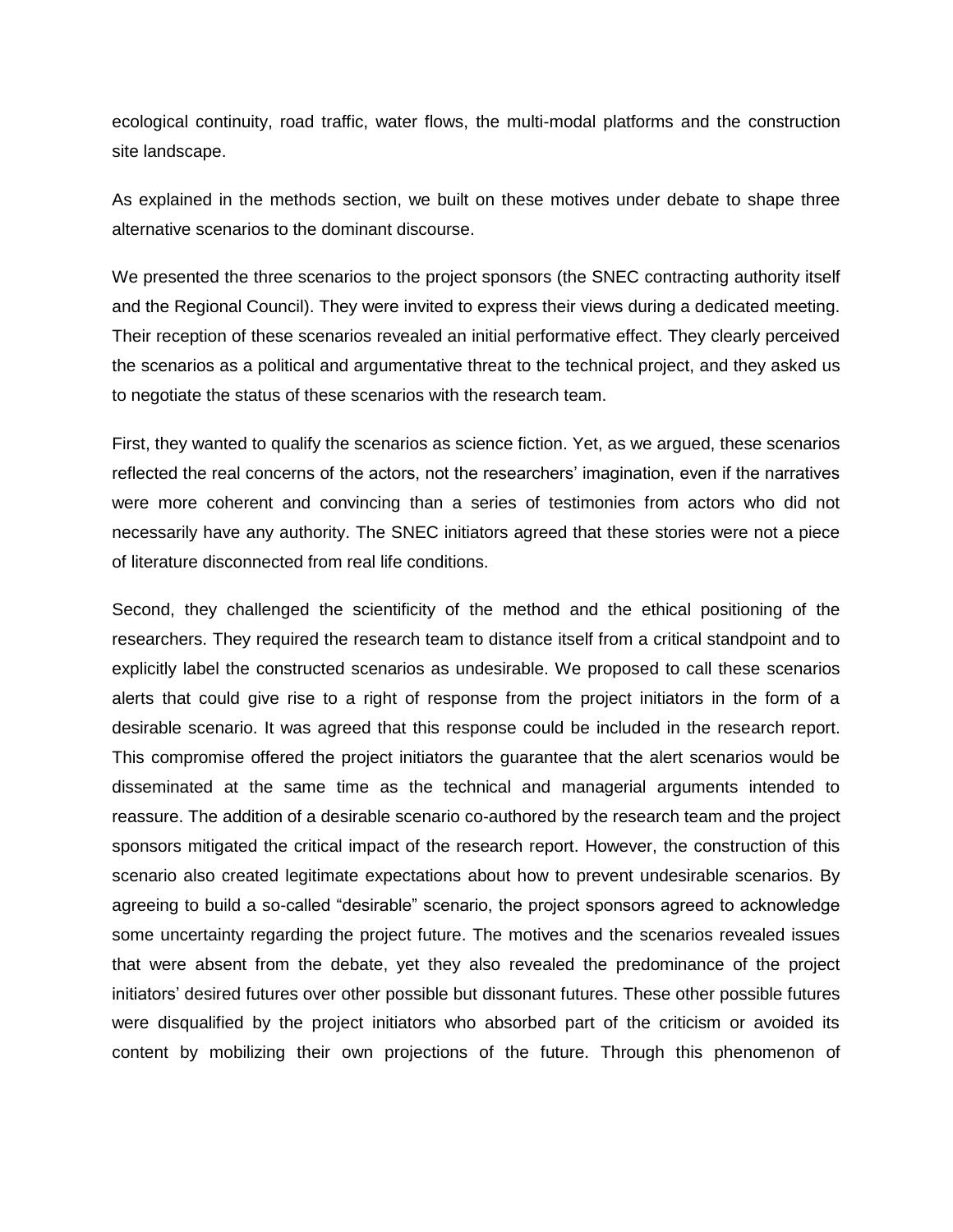construction and selection of the future, the dominant imaginary was further imposed as the only possible and desirable future in and for the territory.

This reaction of the project initiators nevertheless demonstrated the capacity of the imaginary worlds assembled by the (ANONYMISED) research team to reopen the space of debate that had been framed in a restricted way to secure local consent for the project. The alternative scenarios challenged the vision of a climate-mitigation canal by reporting uncertainties on future road traffic. They also called into question the "living canal" as they reintroduced biodiversity issues and particularly the uncertainties linked to biodiversity preservation (e.g. mitigation measures, lagoon banks). They introduced new coherent narratives – detached from the people who had contributed to their elaboration – which could be seized upon by actors who would like to break free of the contracting authority's scenario. Today, the scenarios constitute a means of political reappropriation of the future that has remained in abeyance for lack of actors and of a window of opportunity to bring them into the public space.

The political process is not, however, limited to the public space and the placing of issues on the agenda. The implementation of decisions (Pressman and Wildavsky 1966) and the formulation of policy solutions (Zittoun, Fischer et al. 2021) are also a matter of struggle. Our warning scenarios have not been discussed in public arenas, but they have been taken up within the State's environmental assessment review departments. The recent neo-managerial reforms of the French State have given more decision-making power to prefects, who tend to distrust technical services since they have no control on their level of expertise. In this context, these services have experienced forms of modernization that devalue their technical skills, which also prevents the State from developing a common knowledge of local issues (Angot 2020). The prefectural services have lost their ability to anticipate the future of local territories, since the only information they receive is from the socio-technical promises of the project initiators and from opposition, when it arises. This is how we understand the positive reaction of one of our respondents working in a State environmental assessment service, who commented: "it [the (ANONYMISED) research project] gives meaning to our work". Our warning scenarios were also taken up by a State engineer who occupied a transversal function at the regional level, to establish dialogue between the prefect and the technical services. One of these scenarios envisaged local opposition to the construction site, which took the form of a ZTD – a form of protest that often costs prefects their jobs. The status of the engineer and the seal of science on the (ANONYMISED) research report made the ZTD risk credible in the range of possibilities discussed at the prefecture. This created favourable conditions for building a common position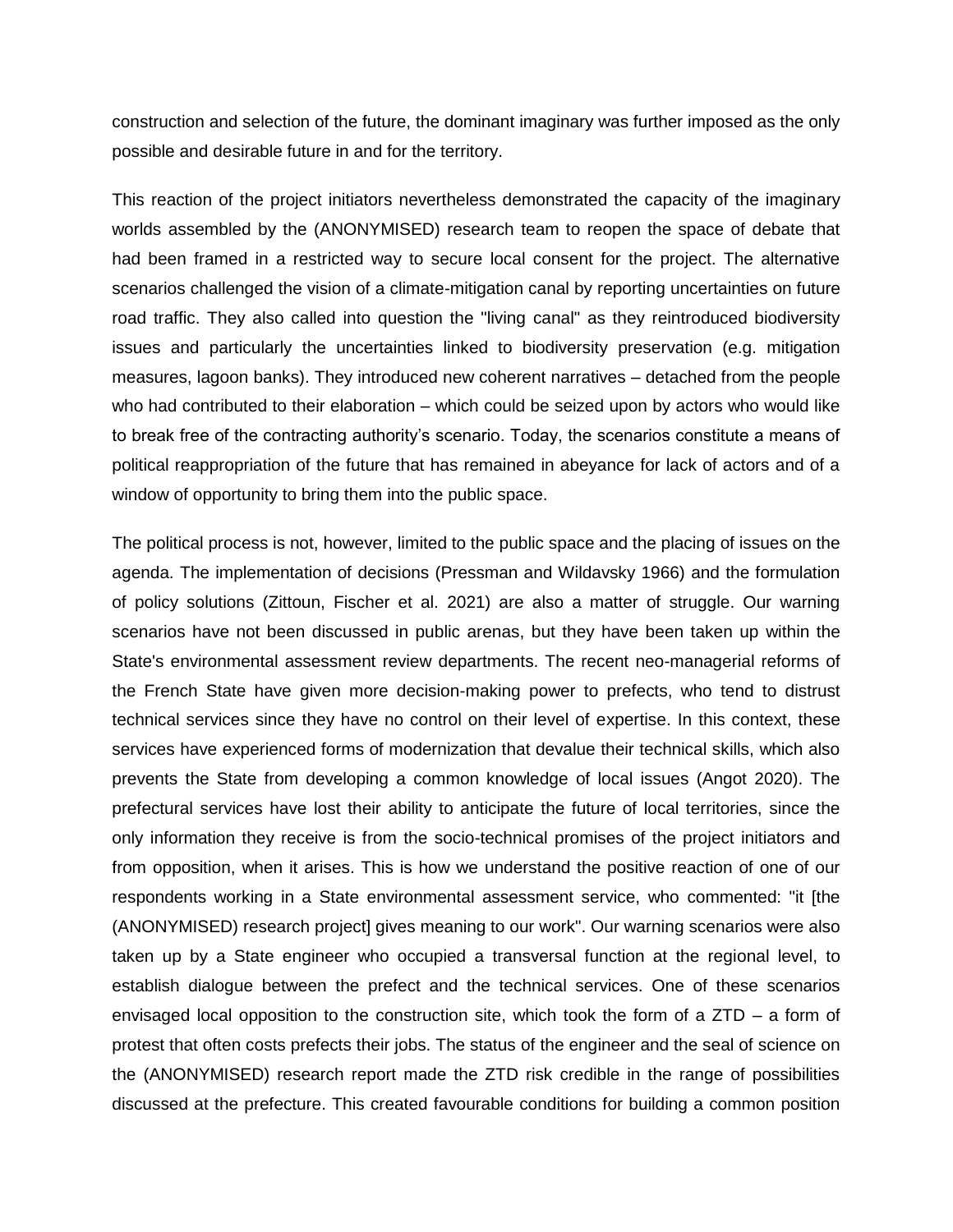of the State services, distinct from that of the contracting authority, on water resources and construction site excavations related to the canal. The warning scenarios thus reinforced the critical arguments of the State environmental assessment services.

## **Conclusion**

As illustrated in other papers in this special issue, the construction of sociotechnical futures is a political enterprise that aims to enlist allies and produce consent. In this paper we have looked specifically at the politicization of the sociotechnical futures of spatially unfolding infrastructures, such as transportation infrastructures. In conclusion, we would like to consider four major points.

First, not only are these infrastructures politicized when they are first implemented and when they eventually fail, but each of their extensions is an opportunity for territorial re-politicization, because of the new places involved. For this reason, in addition to a sociotechnical future, the promoters of the infrastructure construct a territorial imaginary, to convince sponsors and obtain local residents' consent. Like other transport infrastructures, the SNEC has thus been politicized territorially. It has been presented as a factor in the development of the Hauts de France region and a means of building a European territory for the free movement of goods.

Second, the climate crisis imposes a framing on all major socio-technical infrastructures. This tends to depoliticize those which are presented as mitigators of greenhouse gas emissions. However, this framing does not exhaust the debate, as shown by the case of the SNEC and other work on renewable energy (Durand, Oiry et al. 2018). The time frame of the transition and the insertion of the project into the local context are all subjects of re-politicization. We have noted that the promoters of these projects respond to criticism by producing an "ontological framing", in other words, by describing what can and should exist in the environment of the socio-technical future they propose. For the SNEC, these are technical and aesthetic elements that show the canal before its construction, through photomontages. These ontologies can be conceptualized as environmental motives (Bouleau 2019) that are compatible with the project and that the project initiator tries to impose on the collective imaginary. The desirable environmental motives of the canal thus perform the greening of the sociotechnical future.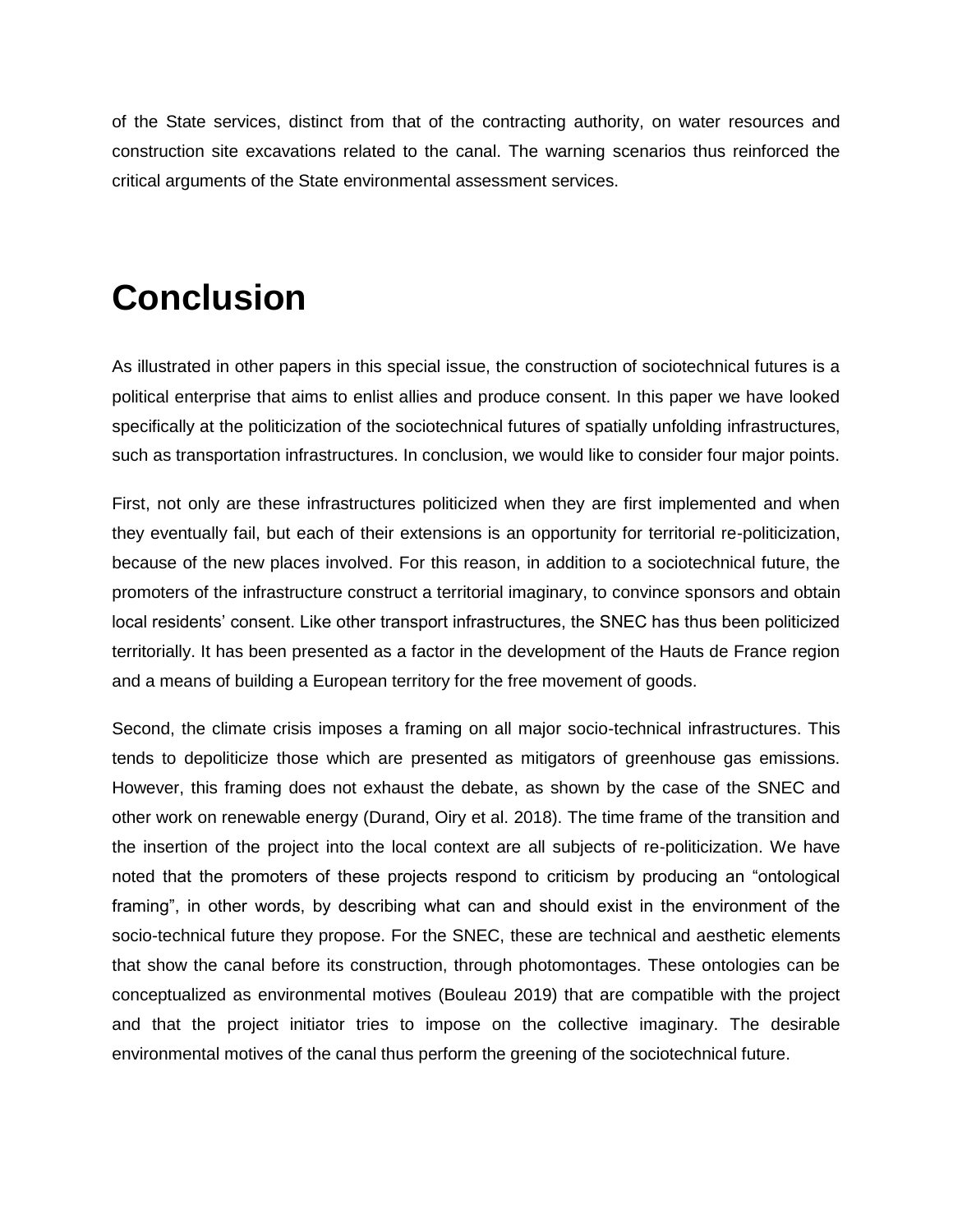Third, fears about the canal's impacts on various forms of biodiversity can also be translated into environmental motives. Assembling them into a narrative produces another politicization. In the case of the SNEC, these narratives were perceived by the project's promoters as a politicization that they sought to disqualify. They negotiated the integration of these critical elements into a new socio-technical future.

Our final point is reflection on the ecological crisis. The promoters of the SNEC are building an imaginary that reconciles the appeal of modernity and ecology. They are doing so by proposing a "living canal" whose banks will be designed to meet the needs of protected species, and which will make it possible to transport just as much if not more freight while reducing carbon emissions. But are these two imaginaries compatible? Ian Scoones and Andy Stirling (2020) consider that the promise of control is at the root of all aspects of modernity. Rationalism is appealing because it offers a way to control emotions. Bureaucracy has developed because it organizes a control of collective activity through procedures. Democracy promises the citizen a control over politics. The nation represents the ideal community in control of its destiny. Capitalism offers a means of controlling work that industrialization completes by supervising production through machines and standardization. But all these promises of control come up against the ecological reality. The Anthropocene is the age of the loss of control of the Earth system. At the local level, crops that have been planted are suffering from frost never seen before, exceptional rainfall events are producing unprecedented landslides, and droughts are forcing the managers of a canal to close the waterway. These are all environmental motives that profoundly question the modern promise of control. Instead, failures reveal vulnerable infrastructures. Not only does the world depend on humans and non-humans, but these nonhumans also have capacities to bring about a future not anticipated by humans (Granjou 2016). It is a considerable political challenge to reimagine futures that take on board these major uncontrollable forces. The example of the Seine Nord Europe Canal shows that the political conditions of debate on infrastructures are not yet all conducive to this politicization.

#### **References**

- Adam, B. and C. Groves (2007). Future Matters: Action, Knowledge, Ethics. Amsterdam, Brill Books.
- Angot, S. (2020). La modernisation de l'Etat indifférente à l'expertise des services et territoires. La réforme de l'administration territoriale de l'Etat dans les domaines de la cohésion sociale et du Développement durable (2009-2015). Ecole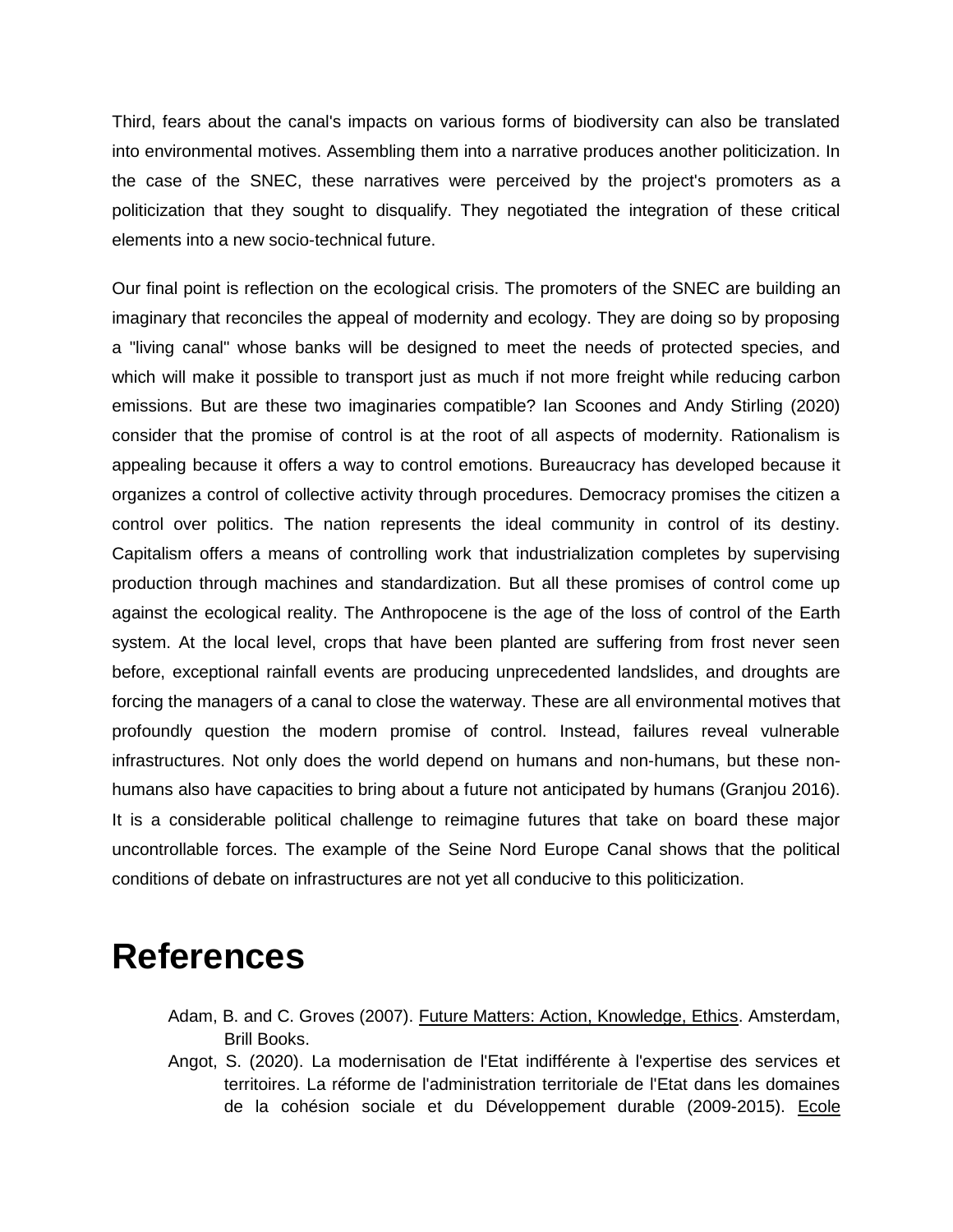doctorale Organisations, Marchés, Institutions. Marne-la-Vallée, Université Paris Est. **PhD in Sociology**.

- Barthélémy, C. (2005). Analyse sociologique du parcours d'une action publique environnementale dans le domaine de la gestion de l'eau : entre localité et globalité, une forme particulière de gouvernance. L'exemple de la réhabilitation des Rhône court-circuités par l'augmentation des débits réservés. Programme décennal de restauration hydraulique et écologique du fleuve Rhône. Lyon, Cemagref**:** 84.
- Barthélémy, C. and Y. Souchon (2009). "La restauration écologique du fleuve Rhône sous le double regard du sociologue et de l'écologue." Natures Sciences Sociétés **17**: 113-121.
- Bonnafous, A. (2009). "La loi" Grenelle I", le canal Seine-Nord et l'effet de serre." Transports (ISSN 0564-1373)(453): 16-18.
- Bouleau, G. (2019). Politicization of Ecological Issues: From Environmental Forms to Environmental Motives. Londres, John Wiley & Sons.
- Bouzarovski, S., M. Bradshaw, et al. (2015). "Making territory through infrastructure: The governance of natural gas transit in Europe." Geoforum **64**: 217-228.
- Coutard, O. and J. Rutherford (2015). Beyond the networked city: Infrastructure reconfigurations and urban change in the North and South, Routledge.
- De Wilde, P. (2011). "No polity for old politics? A framework for analyzing the politicization of European integration." Journal of European integration **33**(5): 559-575.
- Durand, L., A. Oiry, et al. (2018). "La mise en politique de la transition énergétique: la durabilité à l'épreuve des conflits de temporalités." Temporalités. Revue de sciences sociales et humaines(28).
- Felt, U. and M. Fochler (2010). "Machineries for making publics: Inscribing and describing publics in public engagement." Minerva **48**(3): 219-238.
- Garb, Y. (2004). "Constructing the Trans-Israel Highway's Inevitability." Israel Studies **9**(2): 180-217.
- Ghiotti, S. (2006). "Les Territoires de l'eau et la décentralisation. La gouvernance de bassin versant ou les limites d'une évidence." Développement durable et territoires. Économie, géographie, politique, droit, sociologie(Dossier 6).
- Gilbert, C. and E. Henry (2012). "La définition des problèmes publics : entre publicité et discrétion." Revue française de sociologie **53**(1): 35-59.
- Gökalp, I. (1994). "Contribution à l'étude de la structure et de la dynamique du réseau ferré ottoman, 1850-1960." Anatolia moderna. Yeni anadolu **5**(1): 141-154.
- Gonjo, Y. (1972). "Le «plan Freycinet», 1878-1882: un aspect de la «grande dépression» économique en France." Revue historique **248**(Fasc. 1 (503): 49-86.
- Granjou, C. (2016). Environmental changes: The futures of nature, Elsevier.
- Granjou, C., J. Walker, et al. (2017). "The politics of anticipation: On knowing and governing environmental futures." Futures **92**: 5-11.

Hay, C. (2007). Why we hate politics, Polity.

Howlett, M. (1991). "Policy instruments, policy style and policy implementation." Policy Studies Journal **19**(2): 1-21.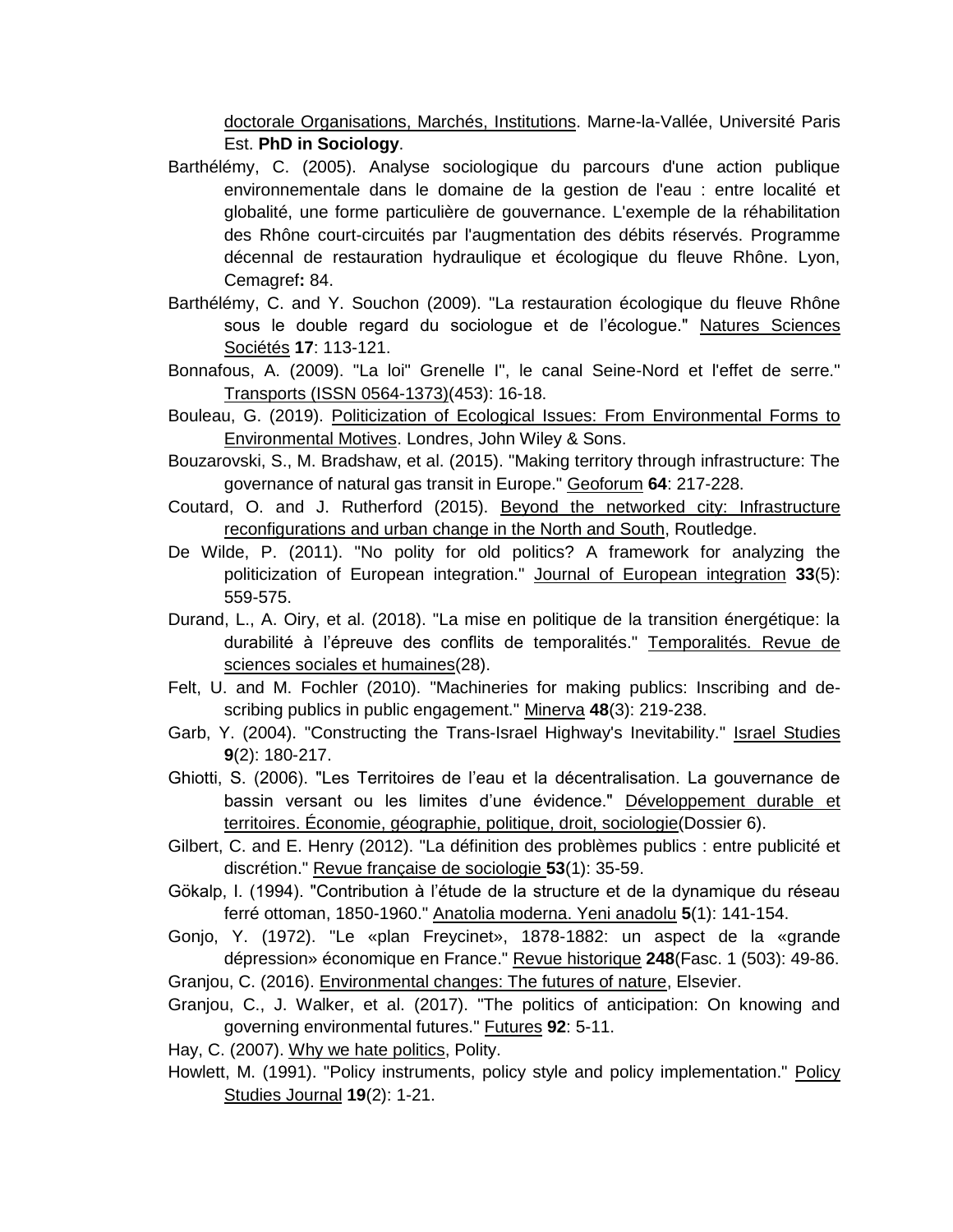- Hughes, T. P. (1989). American genesis: a century of invention and technological enthusiasm, 1870-1970. Chicago, University of Chicago Press.
- Jasanoff, S. and S.-H. Kim (2009). "Containing the atom: Sociotechnical imaginaries and nuclear power in the United States and South Korea." Minerva **47**(2): 119.
- Lanneaux, M.-A. (2020). "Le canal Seine-Nord Europe, une connexion européenne nécessaire et prioritaire ? Regards croisés (France-Belgique / Collectivités-État)

" Géoconfluences.

- Le Galès, P. (2006). Chapitre 8 : Les deux moteurs de la décentralisation. La France en mutation. 1980-2005. P. D. Culpepper. Paris, Presses de Sciences Po**:** 303-341.
- McLaren, D. and N. Markusson (2020). "The co-evolution of technological promises, modelling, policies and climate change targets." Nature Climate Change **10**(5): 392-397.
- Merger, M. (1990). "La concurrence rail-navigation intérieure en France 1850-1914." Histoire, économie et société: 65-94.
- Mutter, A. and H. Rohracher (2021). "Competing Transport Futures: Tensions between Imaginaries of Electrification and Biogas Fuel in Sweden." Science, Technology, & Human Values: 0162243921996052.
- Noailles, C., M. Ollion, et al. (1998). La Compagnie Générale de Navigation Havre-Paris-Lyon-Marseille. Lyon, Archives départementales du Rhône. . **Sous-série 37 J**.
- Palonen, K., C. Wiesner, et al. (2019). "Rethinking Politicisation." Contemporary Political Theory **18**(2): 248-281.
- Pressman, J. L. and A. B. Wildavsky (1966). Implementation: How great expectations in Washington are dashed in Oakland. Berkeley, University of California Press.
- Pritchard, S. B. (2011). Confluence. The Nature of Technology and the Remaking of the Rhône. Cambridge, MA, Harvard University Press.
- Slota, S. C. and G. C. Bowker (2017). How Infrastructures Matter. The handbook of science and technology studies. U. Felt, R. Fouché, C. A. Miller and L. Smith-Doerr, Mit Press**:** 529-554.
- Sovacool, B. K., K. Lovell, et al. (2018). "Reconfiguration, contestation, and decline: conceptualizing mature large technical systems." Science, Technology, & Human Values **43**(6): 1066-1097.
- Star, S. and K. Ruhleder (1996). "Steps toward an ecology of infrastructure: Design and access for large information spaces." Information Systems Research **7**(1): 111– 134.
- Swyngedouw, E. (2019). "The Anthropo (obs) cene." Antipone **Keywords in Radical Geography: Antipode at 50**: 253-258.
- Swyngedouw, E. and H. Ernstson (2018). "Interrupting the Anthropo-obScene: Immunobiopolitics and depoliticizing ontologies in the Anthropocene." Theory, Culture & Society **35**(6): 3-30.
- Todd, E. (2019). "Building Representations and Infrastructures in Places for Spaces." Environment, Space, Place **11**(2): 26-69.
- Trottier, J. and S. Fernandez (2010). "Canals spawn dams ? Exploring the filiation of hydraulic infrastructure." Environment and History **16**(1): 97-123.